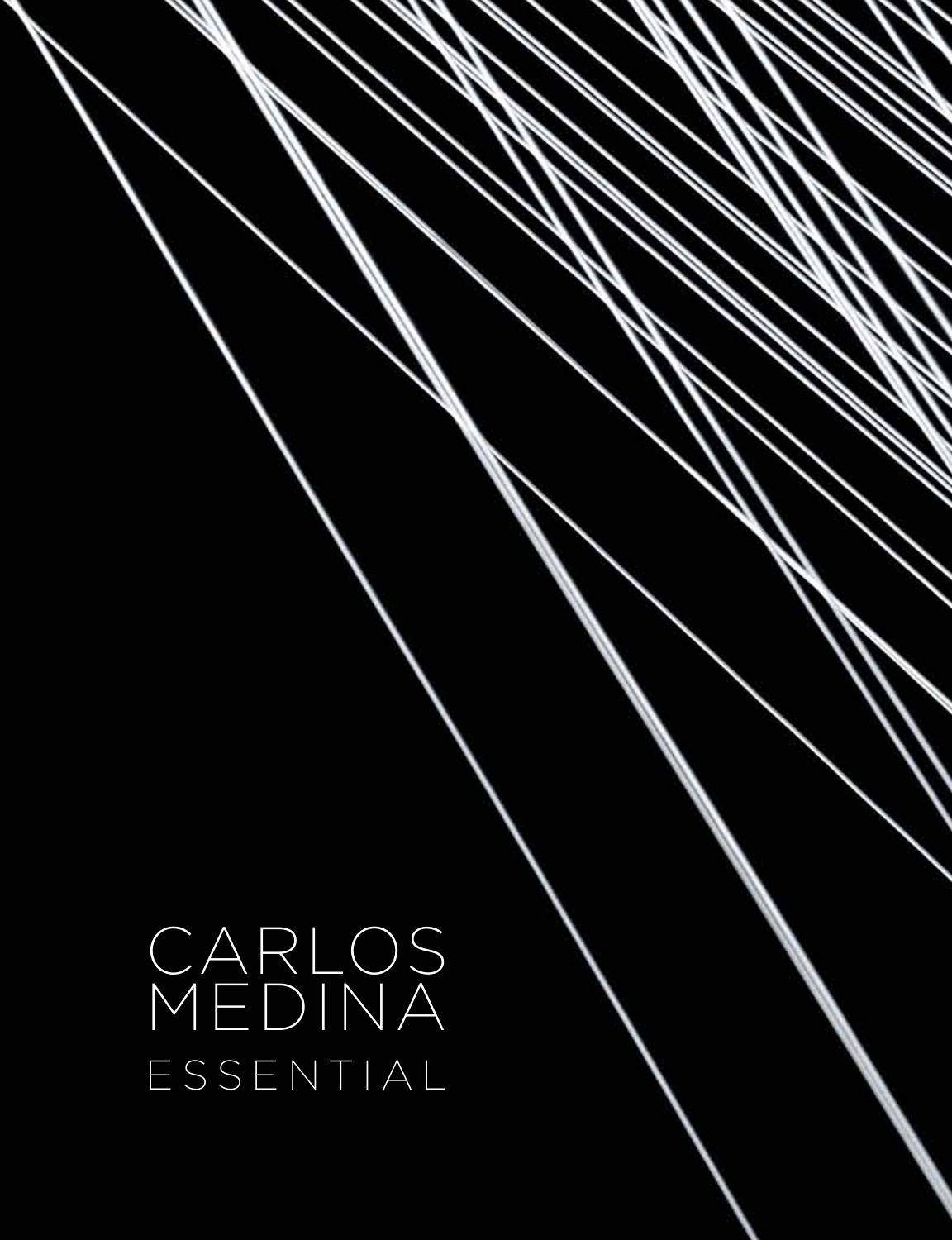Carlos Medina follows the trajectory of geometric abstraction that has long informed the work of artists who have been obsessed with organizing and visually structuring the outside world with the aid of mathematics, spatial constructs, and a formal defense against the lyrical and expressive. Grounded in the pursuit of hard-edge compositional organization and the vibrations that force a response from the viewer's eye, Medina, like the other artists of his generation pursuing the same stylistic philosophy, uses the tools of abstraction to go beyond the limits of the canvas as interventions in space and to extend outside the frame. Often the work and its supporting wall or border become one and the same, further confusing their spatial territories. He relinquished the notion of the rectangular support in favor of forms that project from the wall, or from the composition itself, to resemble sculptural reliefs of the most minimal description. His work also incorporates metal rods and arrangements of carefully chosen metallic objects to reinforce this particular approach to his transformative, quite Minimalist installations. There has long been the Minimalist conviction that purist, abstract painting "wanted" to become sculpture and move off the walls, and Medina has followed this trajectory throughout a career that constantly explores the formal aspects of art production, never afraid to make changes and move beyond the expected. Among his latest experiments, there are "ensembles" that use layers of canvas, plastic and aluminum in remarkable ways, defying a sense of solidity as they literally "curl" off their backgrounds, and playing with the stability thought to be intrinsic in two-dimensional works. He is constantly using a variety of materials and expressive methods to carry his experiments with plane and surface to create new spatial constructs and interactions.

Some of his most recent work involves suspending the geometric elements, lines and shapes, so the forms are liberated from a specific identity and become involved with time and motion for a new sense of order based on repetition and spatial ordering: spatial interventions. Using nylon or metallic chords to draw in space or suspend a series of highly polished objects, Medina creates installations that move in accordance with natural currents of air, often produced by the fleeting movements of the visitors themselves. Drawing in air with the chords, singularly or as artistic tools of connection and suspension, he contradicts the established notion that there must be a tangible and objective background on which to explore and then establish artistic ideas. By superimposing and repeating certain elements, the perceptual universe of the spectator is affected, while he also brings emphasis to the formal concepts dependent on the linear so basic to the production of art by eliminating anything of distraction. They exist in the air of the space. The works go from geometric abstraction to a more organic abstraction as they adopt more curvilinear forms and natural sensibilities. Objects become more sensual and elegant, while never losing the reductive sense that informs each work to create a combination that is as much of complexity, as it is of the simplicity and repetition that are basic to everything that he does, and has done over the years.

Carol Damian Professor of Art History Florida International University

## CARLOS MEDINA SPATIAL INTERVENTIONS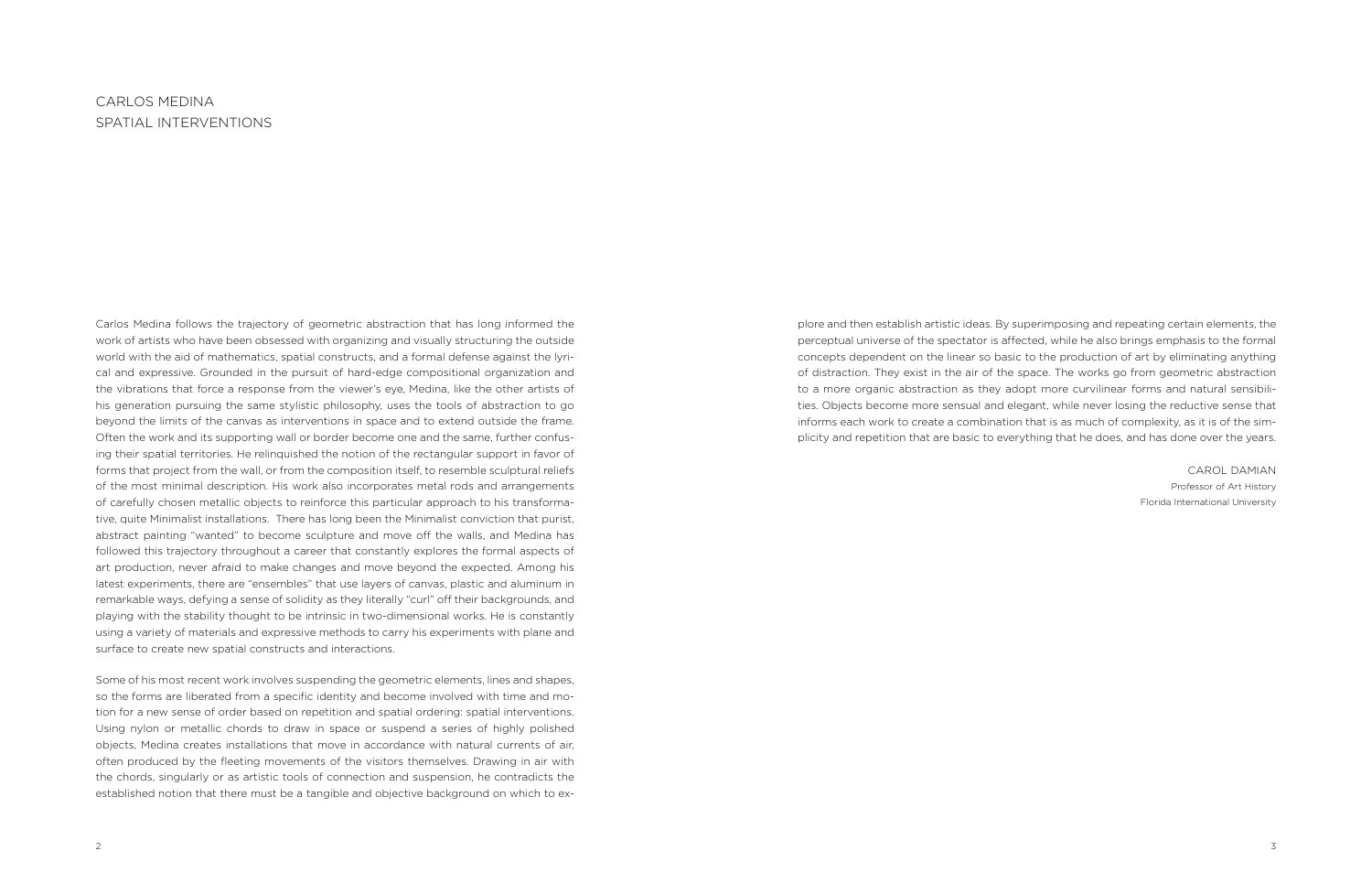Carlos Medina sigue la tradición de la abstracción geométrica que por mucho tiempo ha influenciado la obra de aquellos artistas obsesionados con organizar y estructurar visualmente el mundo exterior fundamentándose en la matemática, los constructos espaciales y una defensa formal contra lo lírico y lo expresivo. Enraizado en la búsqueda de la organización compositiva y las vibraciones que provocan una respuesta en el ojo del espectador, Medina, como otros artistas de su generación fieles a la misma filosofía estilística, usa las herramientas de la abstracción para superar los límites del lienzo en forma de intervenciones en el espacio que se extienden más allá del marco convencional. Con frecuencia, la obra y la pared que le sirve de soporte o límite se funden en una única forma que confunde aún más sus territorios espaciales. La noción del soporte rectangular es abandonada y reemplazada por formas que se proyectan desde la pared, o desde la propia composición, asemejando relieves escultóricos reducidos a su mínima expresión. Su obra también incorpora varillas metálicas y arreglos de objetos metálicos cuidadosamente elegidos para reforzar su particular enfoque transformativo de carácter minimalista. El minimalismo siempre ha sostenido la convicción de que la pintura abstracta más purista «quiere» convertirse en escultura y desprenderse de las paredes, y Medina ha explorado constantemente durante su carrera los aspectos formales de la producción artística, sin temerle jamás a los cambios y desplazamientos hacia lo inesperado. Entre sus más recientes experimentos se cuentan «ensamblajes» que usan con gran tino capas de lienzo, plástico y aluminio, desafiando la noción de solidez al «rizar» literalmente el plano anterior, jugando de este modo con la estabilidad que se considera parte intrínseca del trabajo bidimensional. Sus experimentos con planos y superficies emplean constantemente una gama de materiales y métodos expresivos que crean nuevos constructos e interacciones espaciales.

En sus obras más recientes aparece la suspensión de los elementos geométricos, líneas y formas, que se liberan de una identidad específica para involucrarse con el tiempo y el movimiento en las denominadas intervenciones espaciales, que definen un nuevo orden fundamentado en la repetición y la disposición espacial. Usando *nylon* o cuerdas metálicas que dibujan o suspenden en el espacio una serie de objetos finamente pulimentados, Medina crea instalaciones cuyo movimiento es definido por las corrientes naturales de aire,

## CARLOS MEDINA INTERVENCIONES ESPACIALES

o frecuentemente por los propios desplazamientos fugaces de los espectadores. Al dibujar en el aire con cuerdas, o al emplearlas como herramientas de suspensión o conexión, entra en contradicción con la necesidad convencional de un fondo tangible y objetivo sobre el cual explorar y finalmente fijar las ideas artísticas. Al superponer y repetir ciertos elementos, el universo perceptivo del espectador se ve afectado, y se enfatizan los conceptos formales dependientes de la linealidad que parecen imprescindibles para la producción artística al eliminar cualquier distracción. Las obras existen en el aire del espacio, pasando de la abstracción geométrica a una abstracción más orgánica que adopta formas más curvilíneas y sensibilidades más naturales. Los objetos se hacen más sensuales y elegantes, sin perder nunca el sentido reductivo que permea cada obra, hasta crear esa combinación dotada tanto de complejidad como de simplicidad y repetición, elementos esenciales en el trabajo de este artista a través de los años.

Carol Damian Profesora de Historia del Arte Universidad Internacional de Florida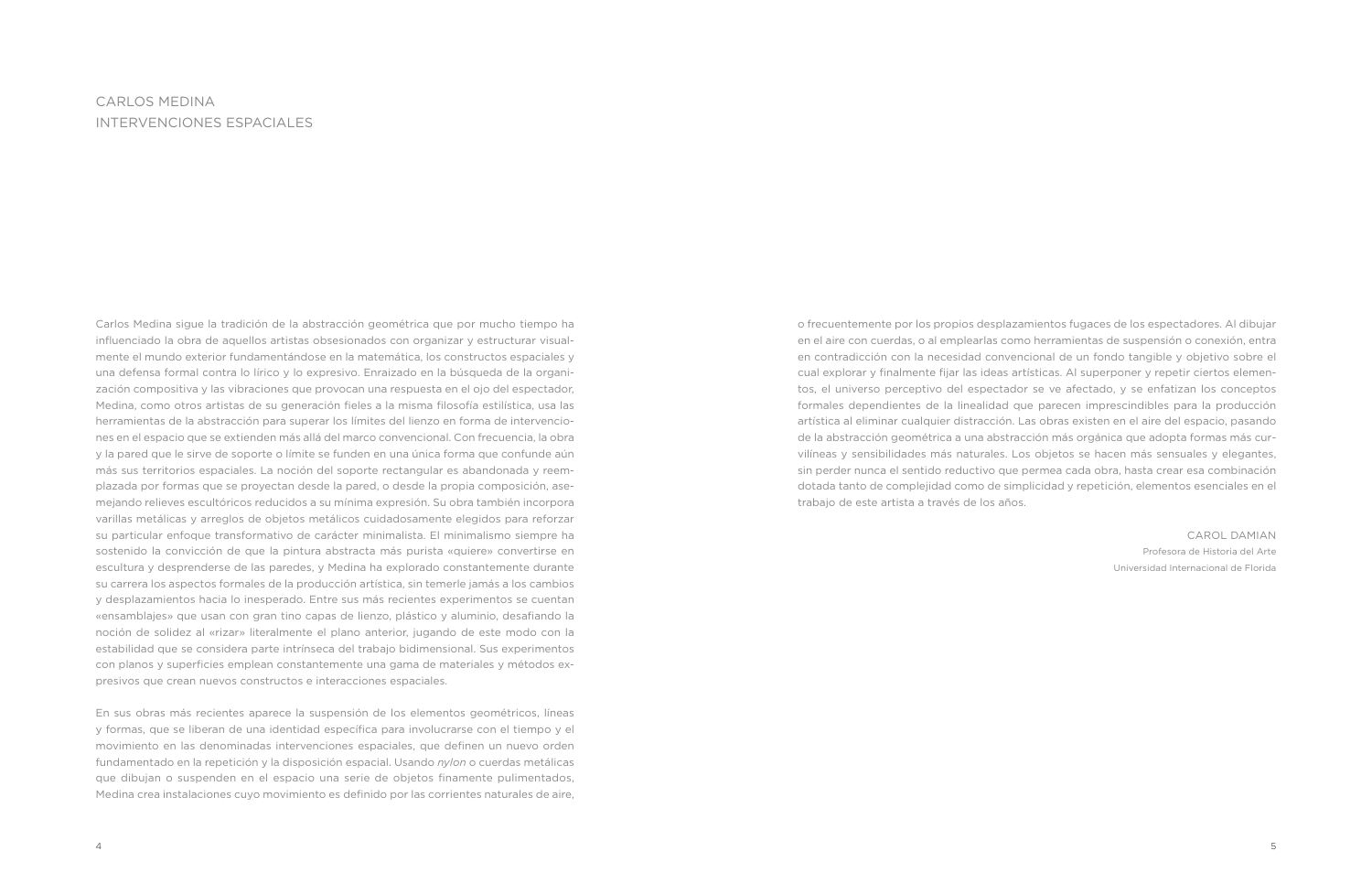## SURFACES | SUPERFICIES

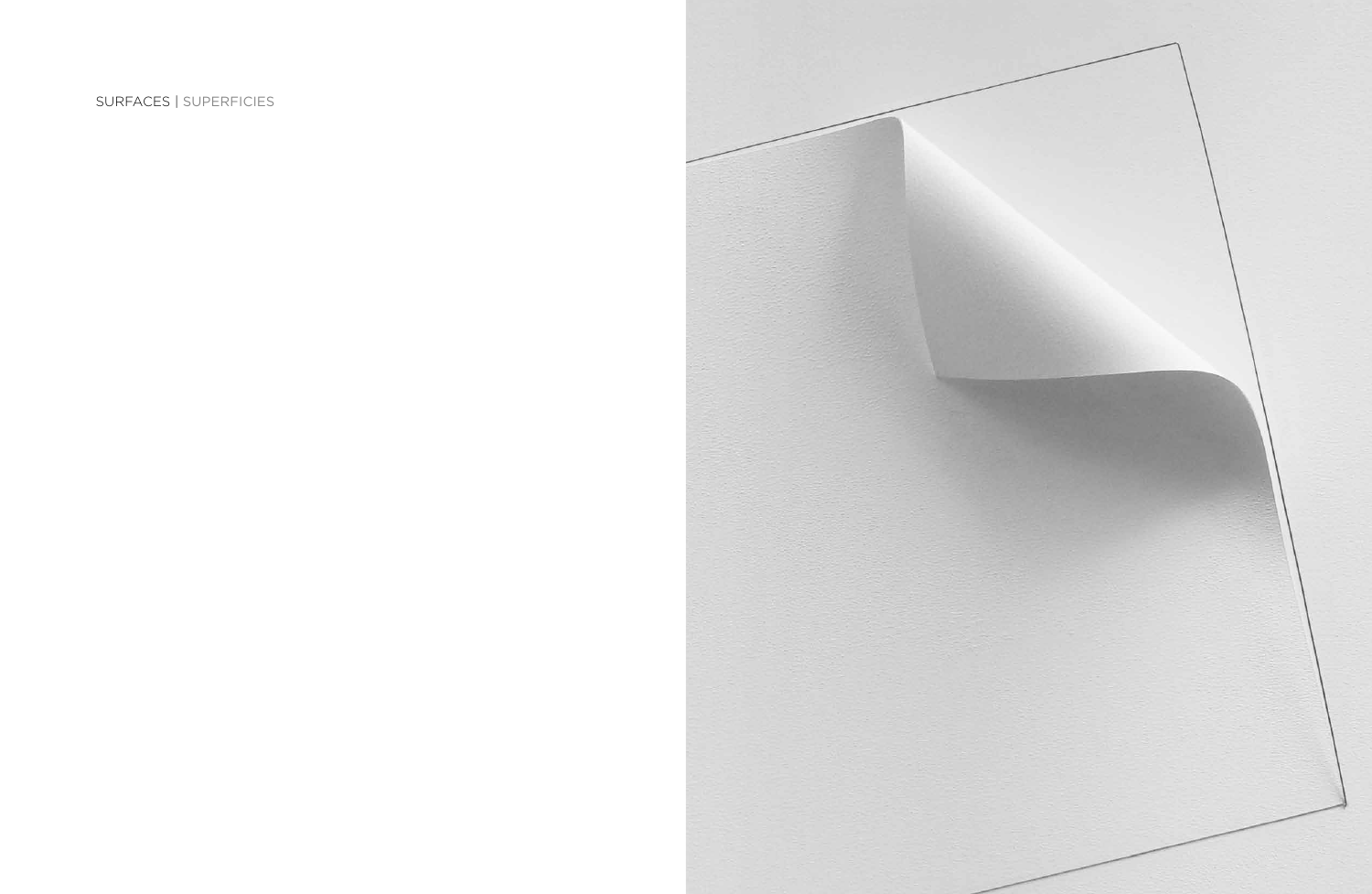

"My proposal starts with the elimination of the support and the integration of the wall to multiply real and virtual surfaces"

«Mi propuesta parte de la eliminación del soporte y la integración al muro para multiplicar superficies reales y virtuales»

CARLOS MEDINA

ESTUDIO PARA CUATRO CUADRADOS I, 2013 Assembly Mdf, pvc, brass rod, copper iron rod and white vinyl acrylic paint 23.7 x 23.6 x 4.3 in. 60,3 x 60 x 11 cm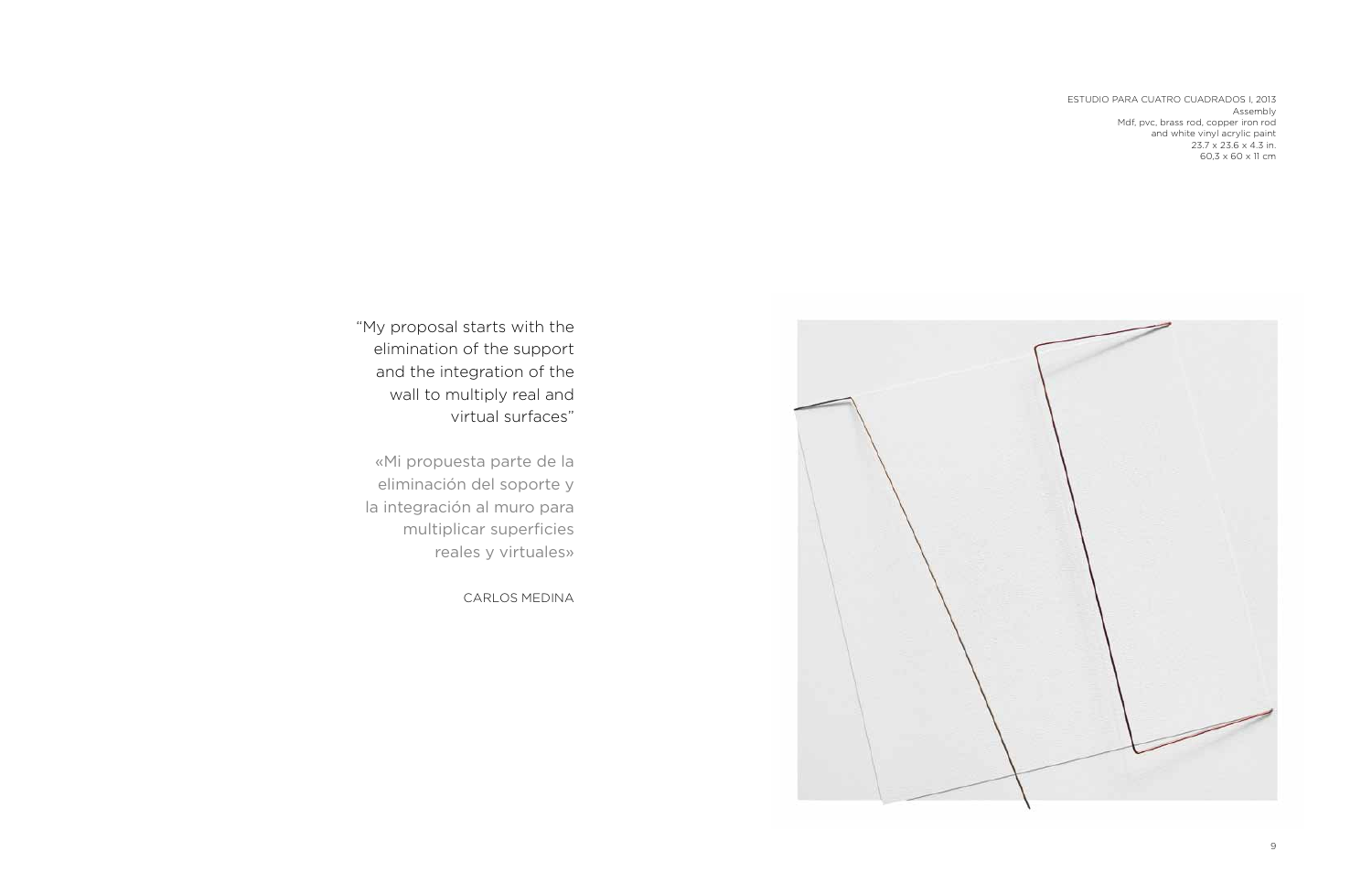FRAGMENTO ANGULAR, 2013 Assembly Mdf, pvc, aluminum rod and white vinyl acrylic paint 24.8 x 25 x 3.1 in. 63 x 63,5 x 8 cm





ELIPSE, 2013 Assembly Mdf, pvc, steel rod and white vinyl acrylic paint 24 x 24 x 7.3 in. 61 x 61 x 18,5 cm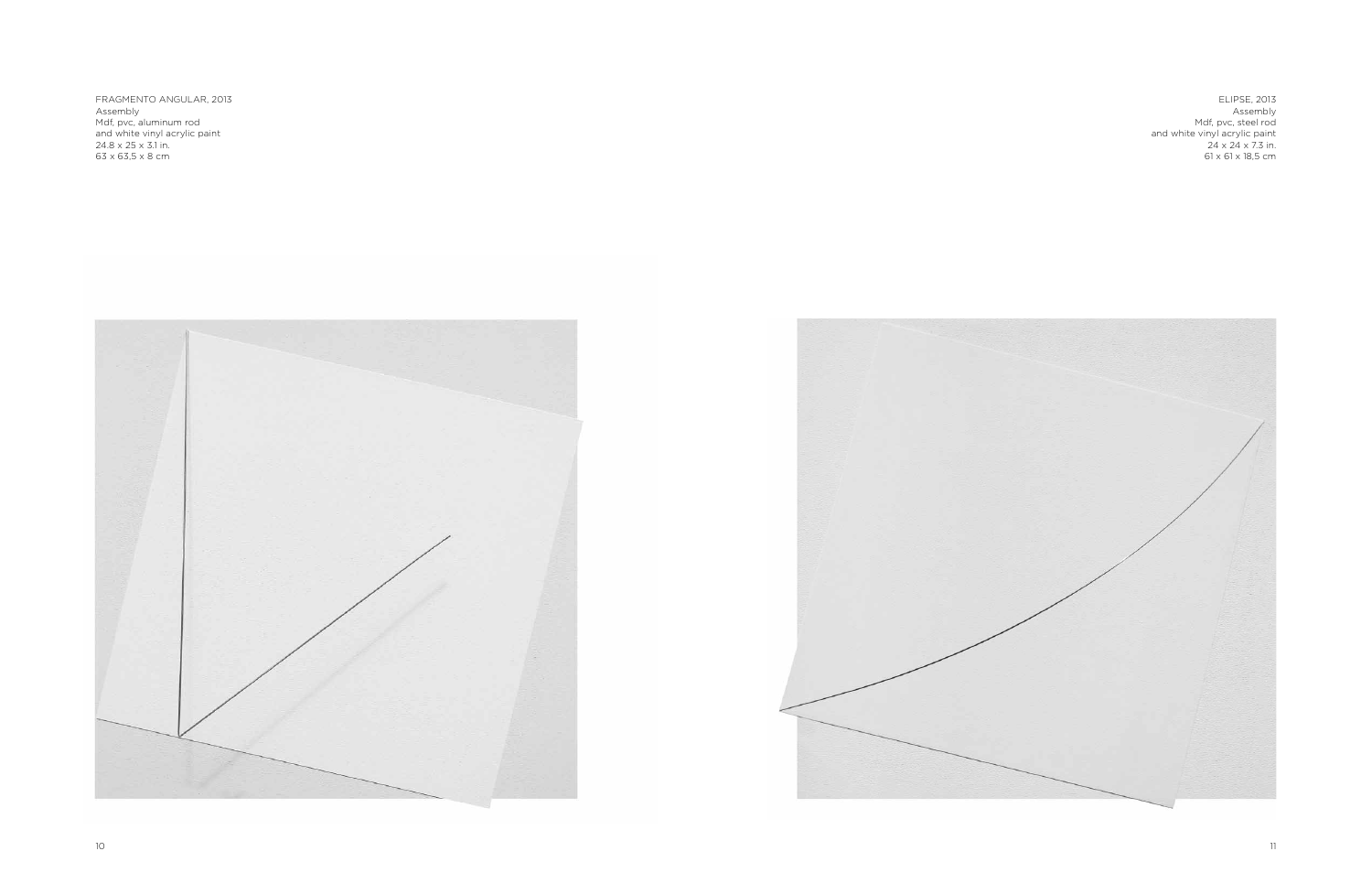OVOIDE, 2013 Assembly Mdf, pvc, brass rod and white vinyl acrylic paint 23.6 x 23.6 x 7.1 in. 60 x 60 x 13,5 cm

DIAGONAL, 2013 Assembly Mdf, pvc, copper iron rod and white vinyl acrylic paint 23.6 x 23.6 x 7.1 in. 60 x 60 x 18 cm



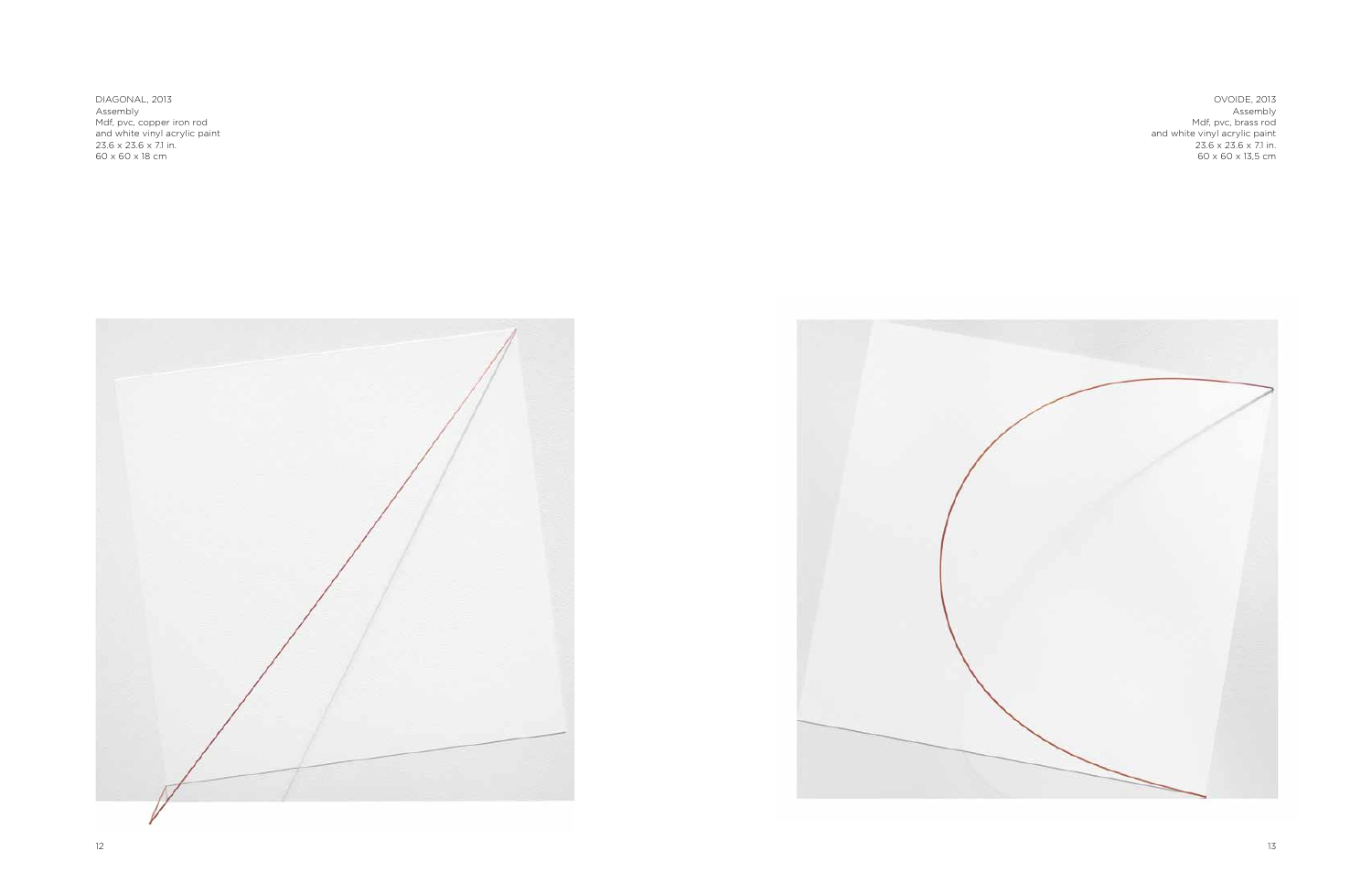TRES CUADRADOS, 2013 Assembly and rolled Mdf, pvc, copper iron rod and white vinyl acrylic paint 20.1 x 20.1 x 1.2 in. 51 x 51 x 3 cm



"Lines and planes carried out with different materials and using updated techniques show as a result a new geometrical order"

«Líneas y planos realizados con diferentes materiales y bajo técnicas actuales, dan como resultado un nuevo orden geométrico»

CARLOS MEDINA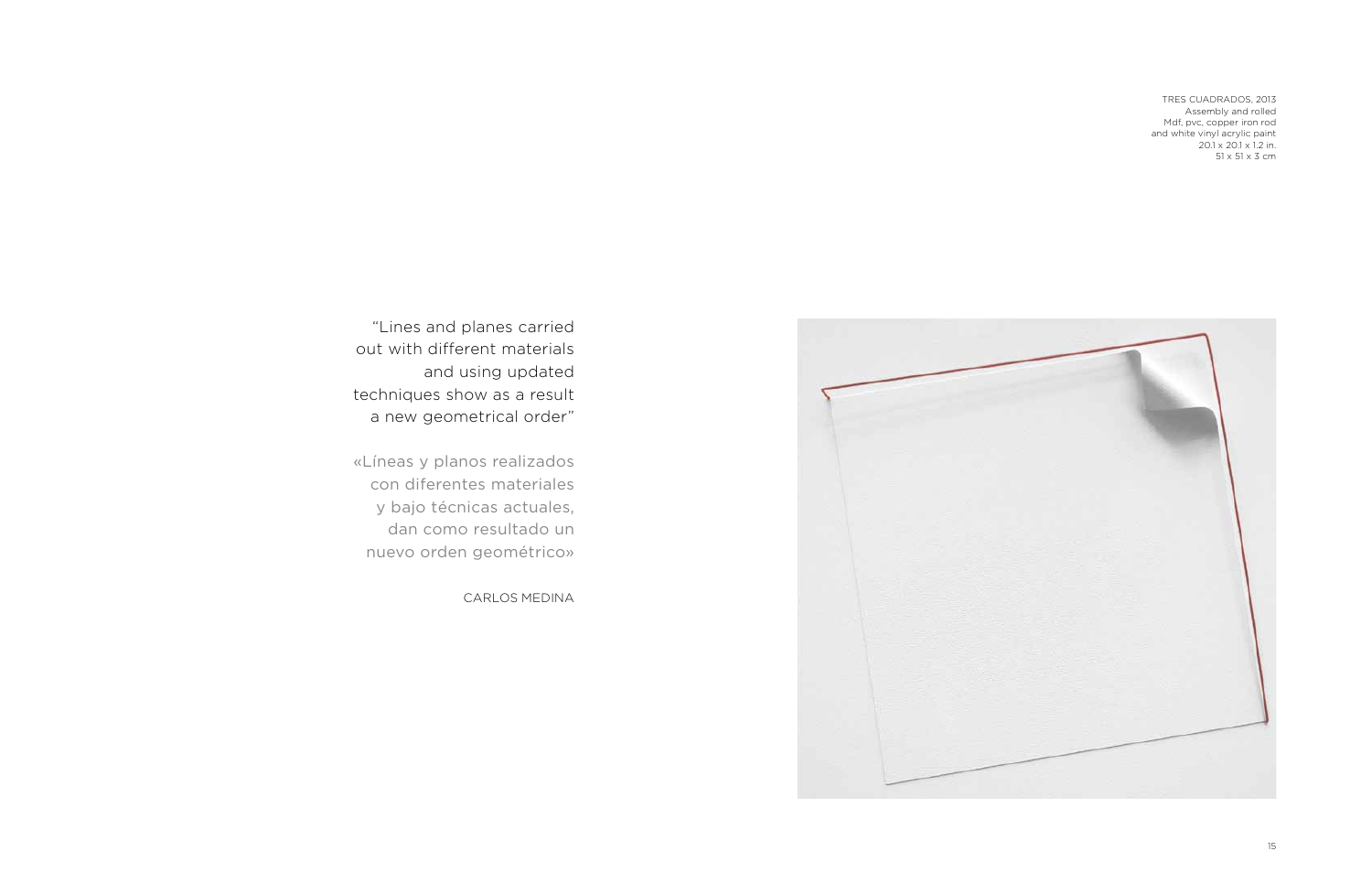ESTUDIO PARA TRES CUADRADOS I, 2013 Assembly and rolled Mdf, pvc, aluminum rod and white vinyl acrylic paint 20.1 x 20.1 x 5.9 in. 51 x 51 x 15 cm





SUPERFICIE BLANCA PARA TRES CUADRADOS, 2013 Assembly and rolled Mdf, pvc, stainless steel rod and white vinyl acrylic paint 20.3 x 20.1 x 3.5 in. 51,5 x 51 x 9 cm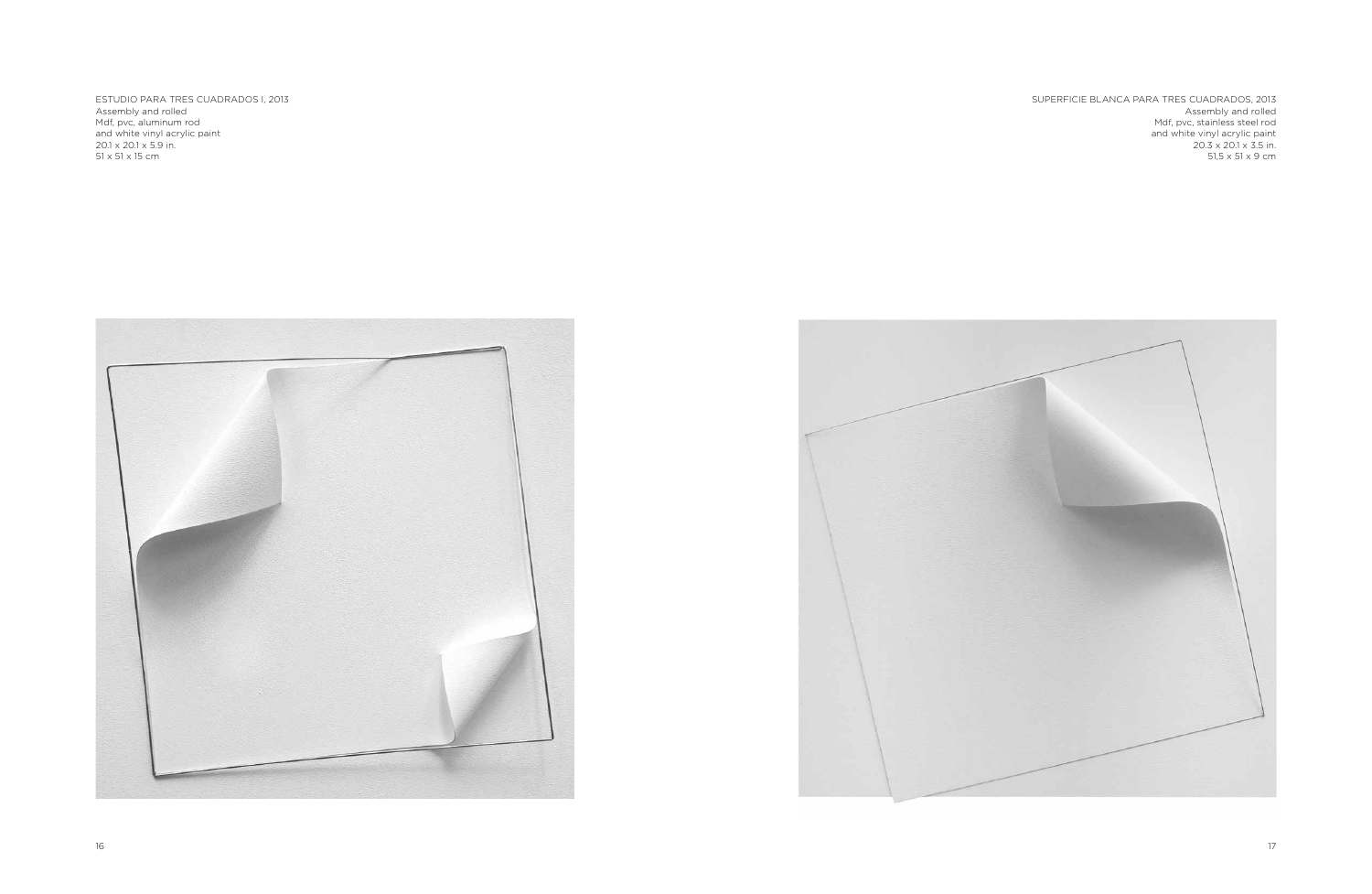SUPERFICIE CON NEUTRINOS I, 2014 Assembly Mdf, pvc, steel rods, acrylic and white vinyl acrylic paint 16.2 x 16.3 x 5.5 in. 41,2 x 41,5 x 14 cm





SUPERFICIE CON NEUTRINOS II, 2014 Assembly Mdf, pvc, steel rods, acrylic and white vinyl acrylic paint 16.5 x 16.5 x 3,9 in. 42 x 42 x 10 cm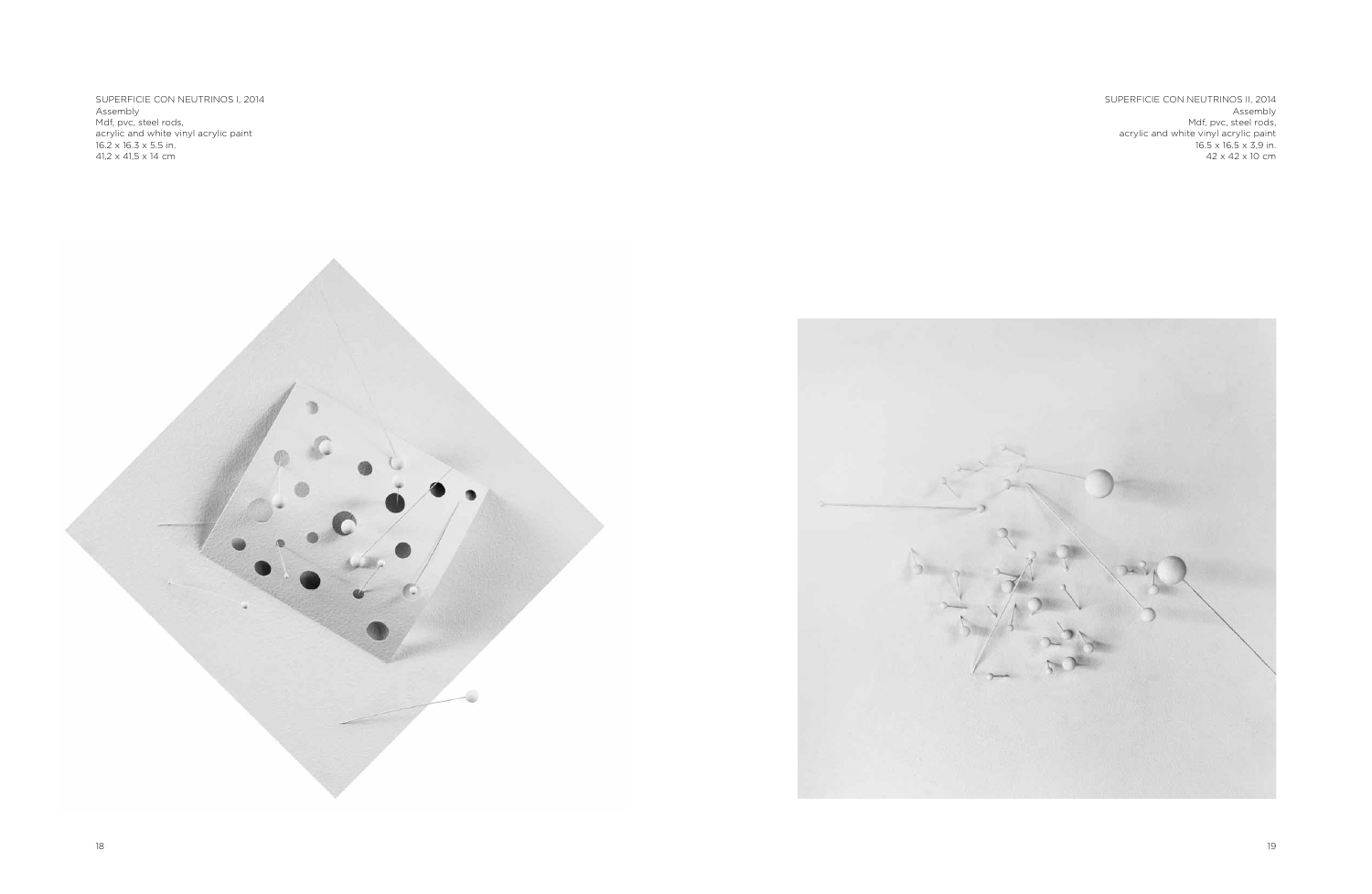SUPERFICIE A DOS CUADRADOS, 2015 Assembly Mdf, pvc, white vinyl acrylic paint 16.5 x 16.5 x 4.3 in. 42 x 42 x 11 cm





CÍRCULOS ESPACIALES, 2015 Assembly Mdf, pvc, white vinyl acrylic paint 14 x 14 x 3.9 in. 38 x 38 x 10 cm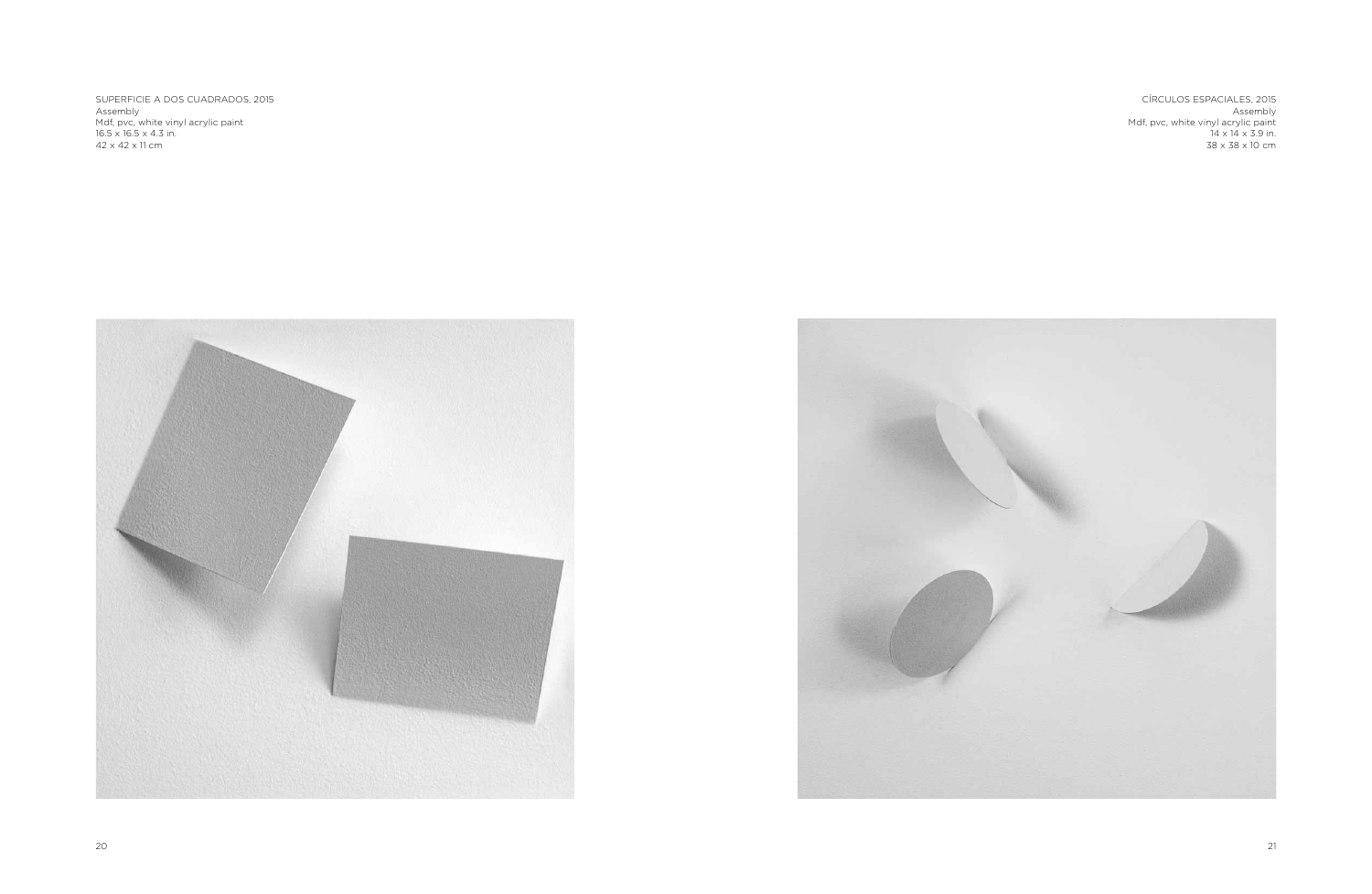ESTUDIO PARA SUPERFICIE NEGRA 15, 2013 Direct carving router Mdf and black vinyl acrylic paint 35.4 x 37 x 0.7 in. 90 x 94 x 1,8 cm





ESTUDIO SUPERFICIE NEGRA 20, 2013 Direct carving router Mdf and black vinyl acrylic paint 46.1 x 40.2 x 0.7 in. 117 x 102 x 1,8 cm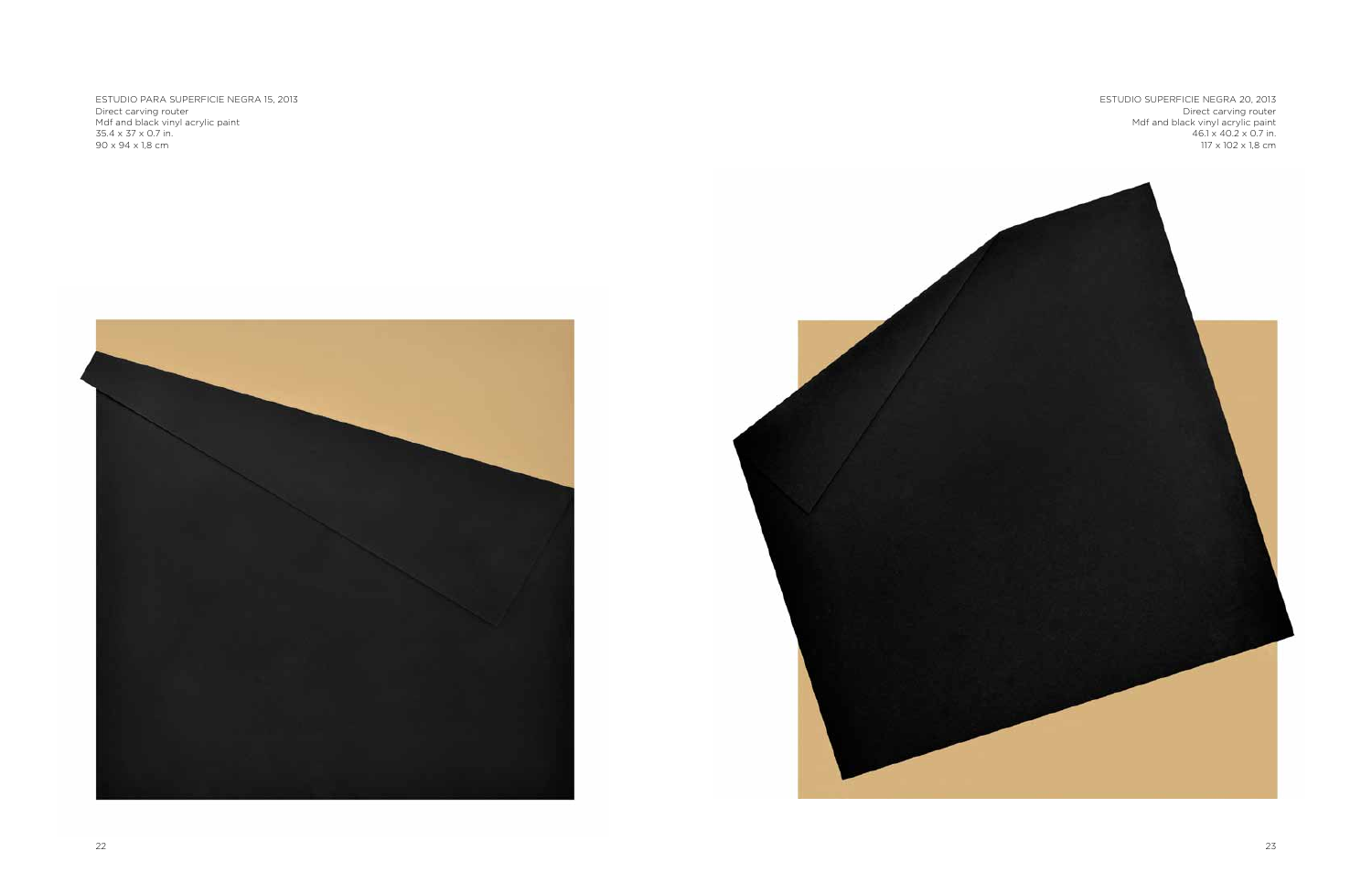# SPATIAL INTERVENTIONS | INTERVENCIONES ESPACIALES















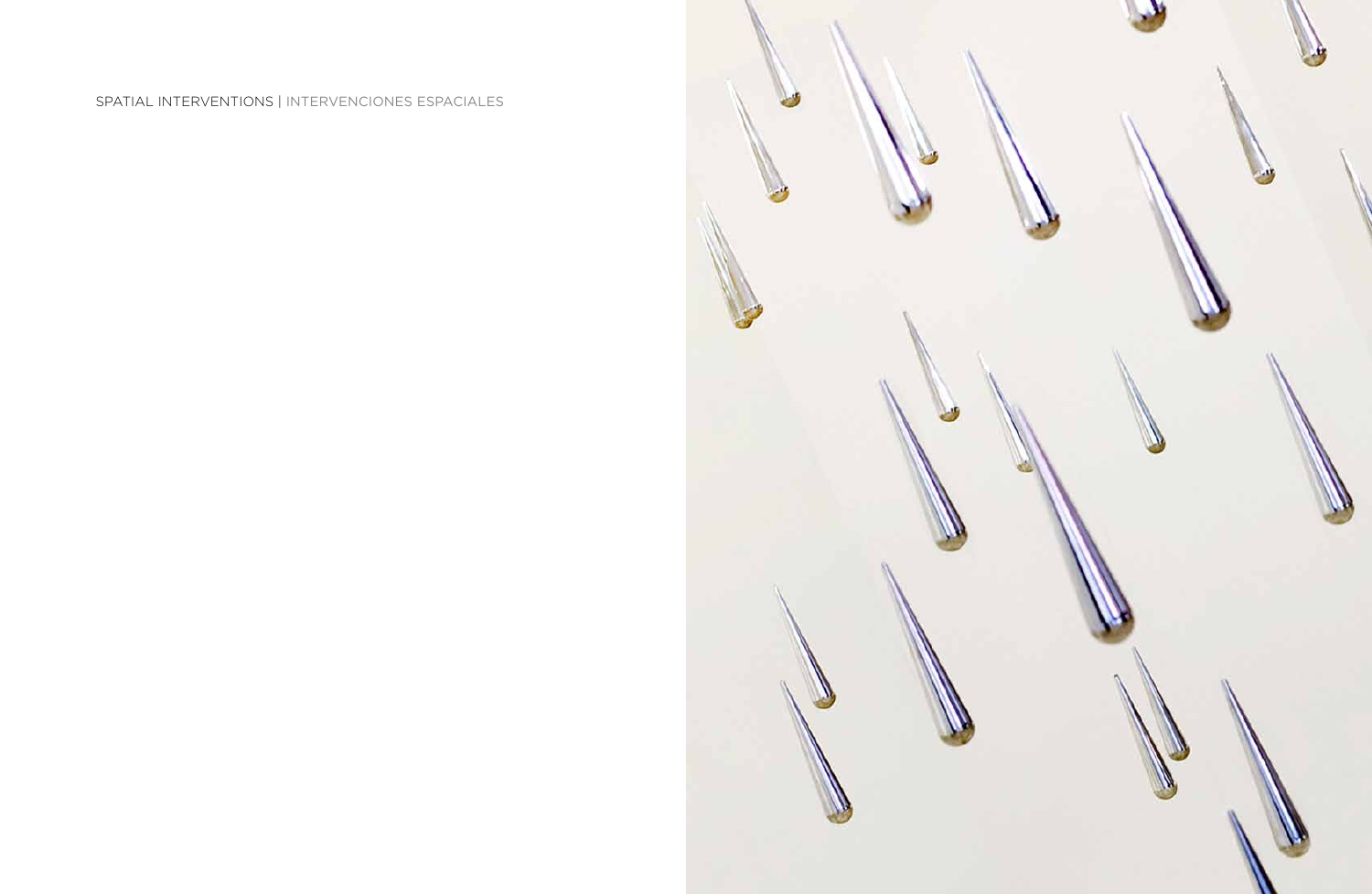FRAGMENTO DE LLUVIA AGM (detail), 2016 Spatial intervention Aluminum and nylon Variable dimensions

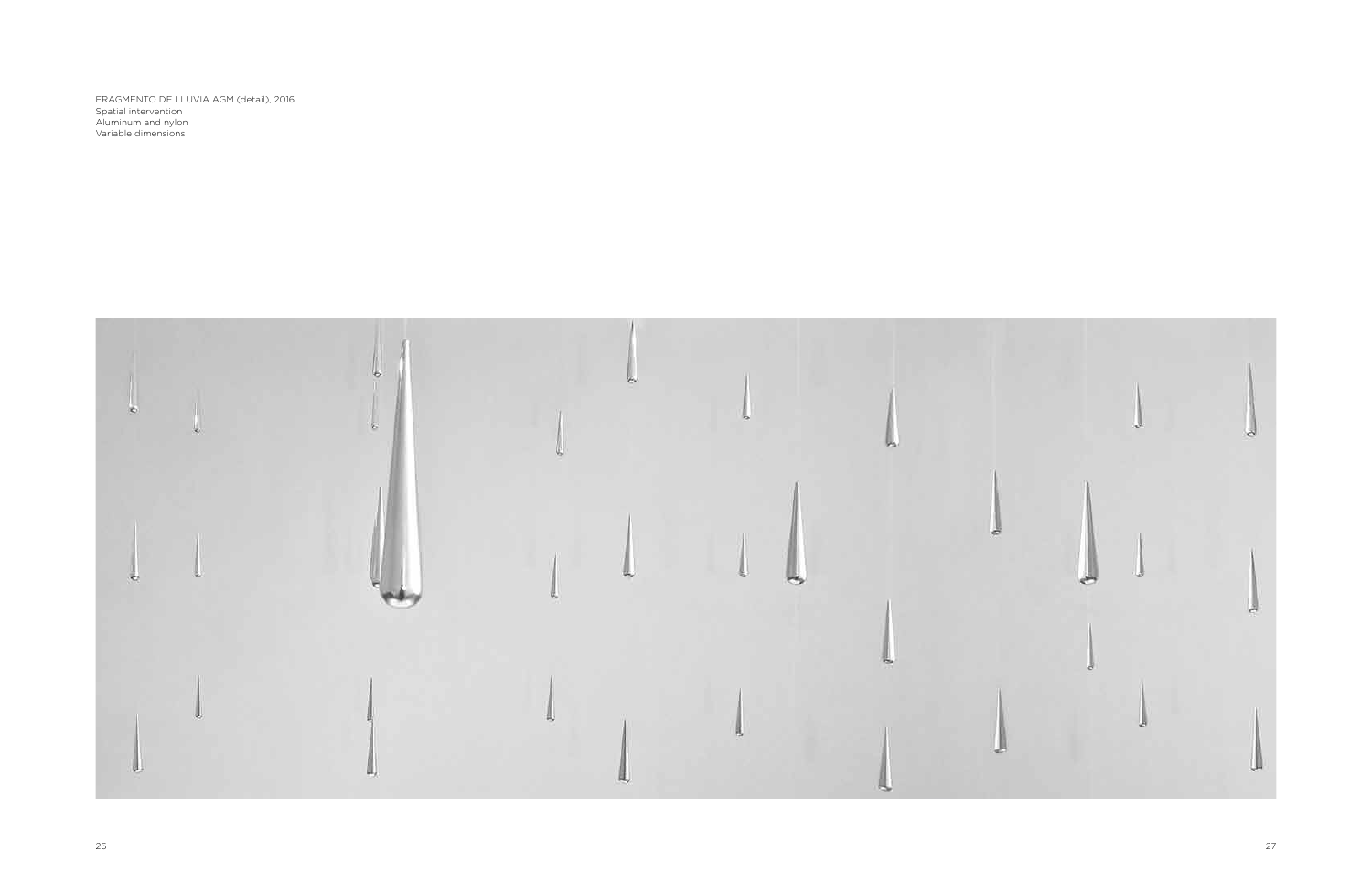GOTAS (detail), 2016 Spatial intervention Steel rod and nylon Variable dimensions

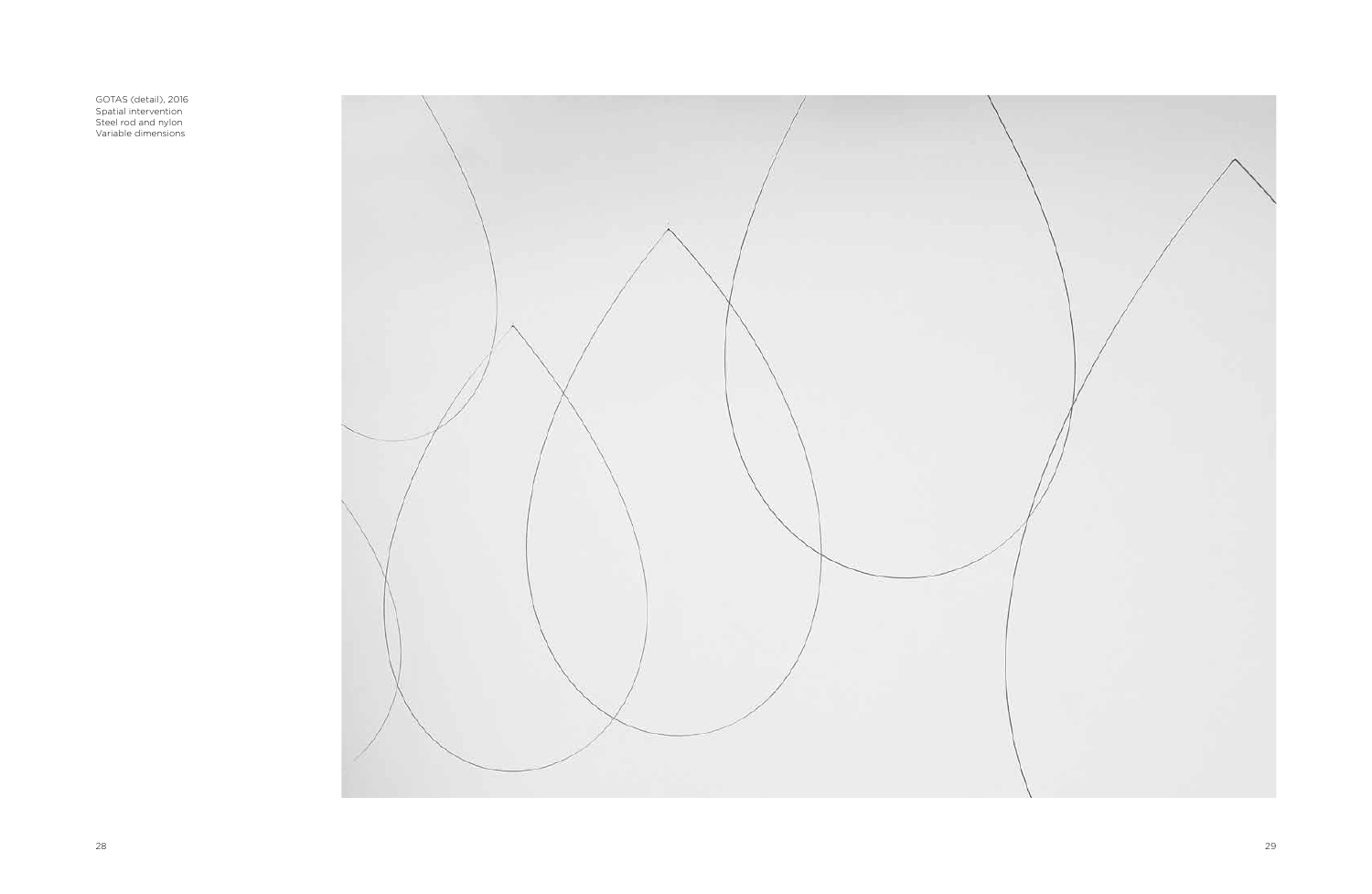NEUTRINOS AGM (detail), 2016 Spatial intervention Acrylic and nylon Variable dimensions

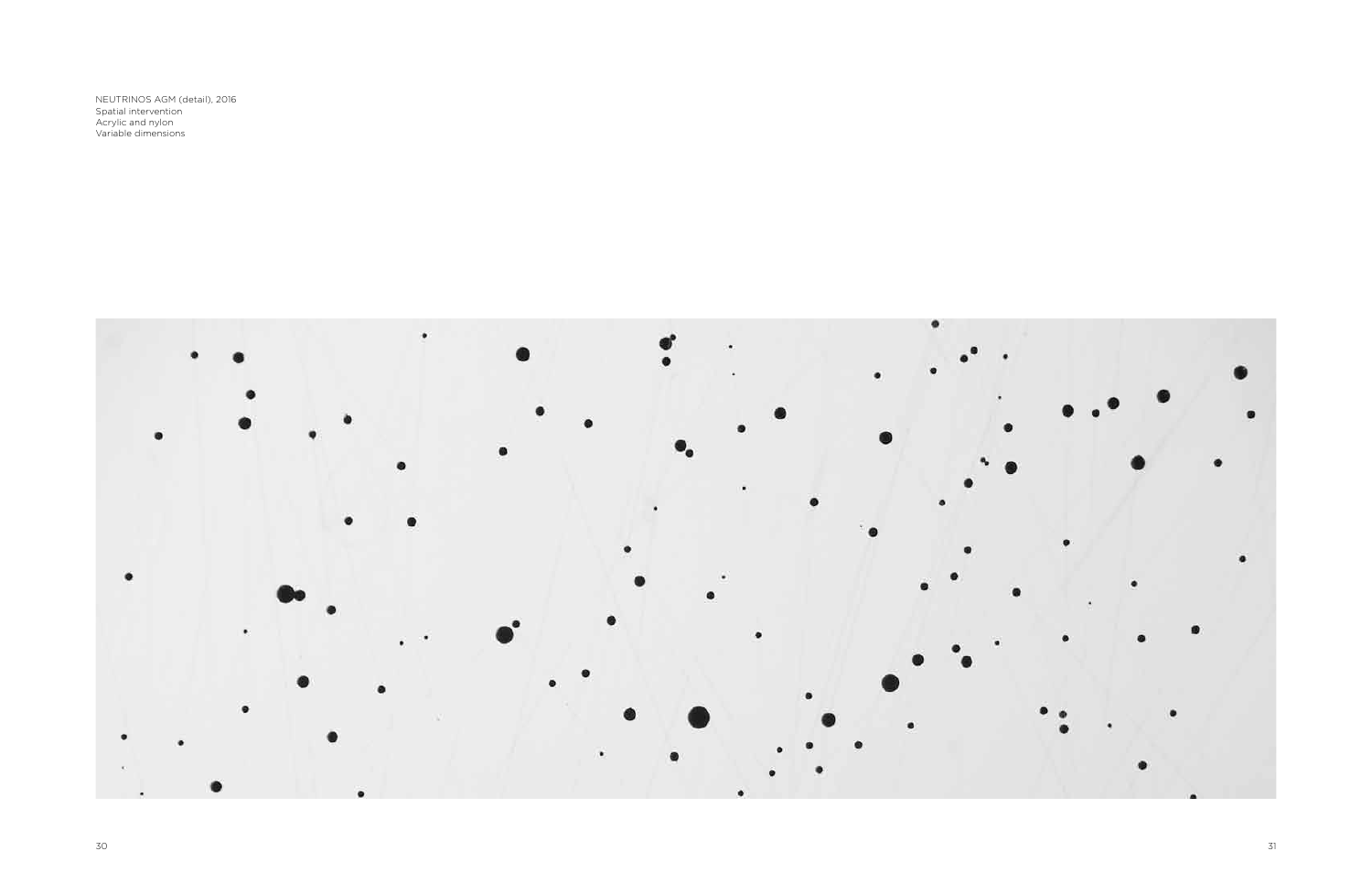

"This idea interpreted today as the cosmic atom or neutrino, has been in my drawings and sculptures since the 1970s, evolving in time to the current manifestations of my spatial interventions"

«Esta idea que hoy se interpreta como el átomo cósmico o neutrino, acompaña desde los años setenta mis dibujos y esculturas, y ha evolucionado en el tiempo hasta manifestarse en las intervenciones espaciales que realizo en la actualidad»

CARLOS MEDIN A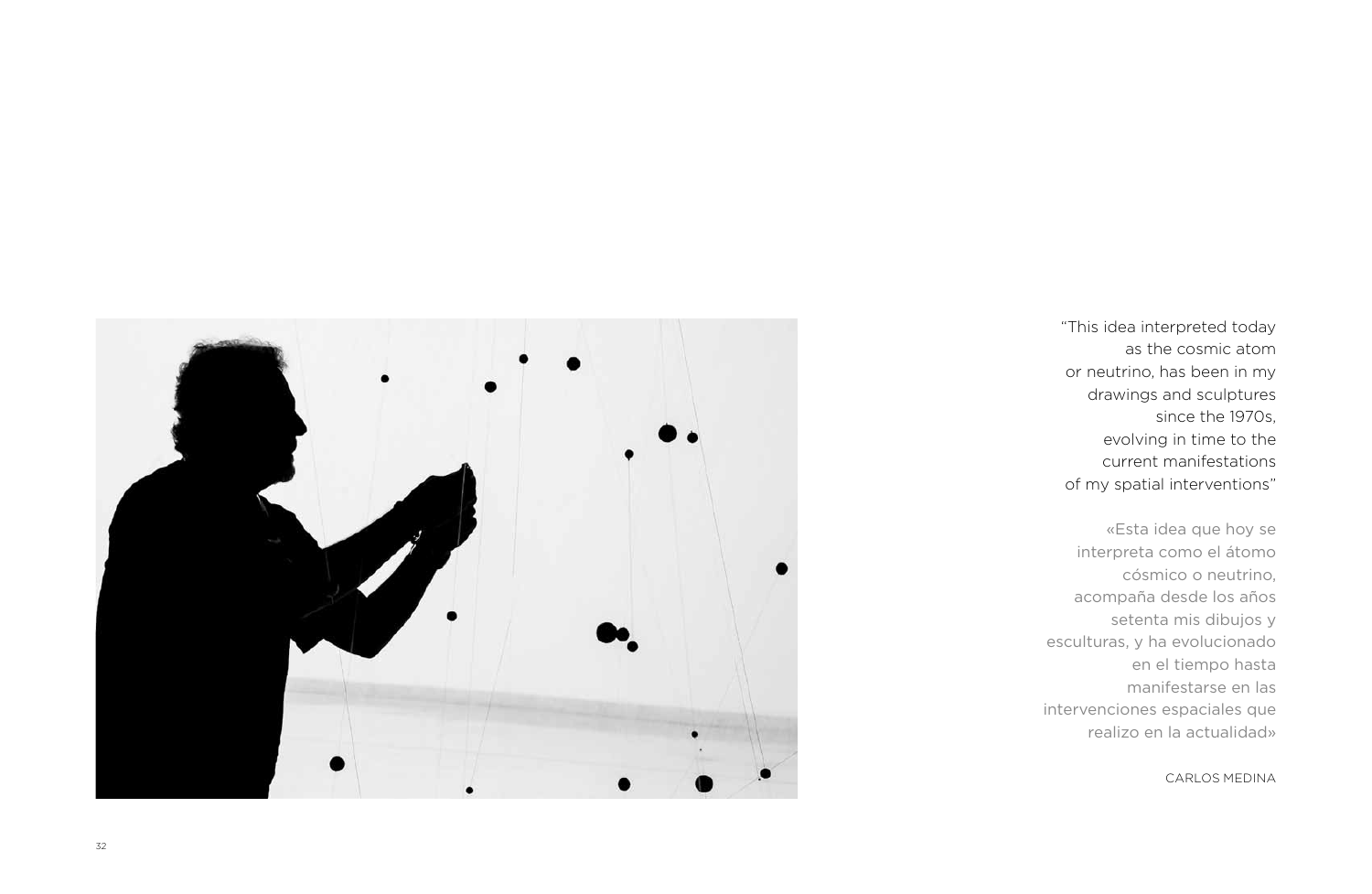FRAGMENTO DE LLUVIA (detail), 2012 Spatial intervention Nylon Variable dimensions



"Geometry intervenes the gridded space creating fragments of pure forms and realities in a suspended state which allow us to approach them"

«La geometría interviene el espacio cuadriculado, creando fragmentos de realidades y formas puras en estado suspendido, lo cual nos permite aproximarnos a ellas»

CARLOS MEDINA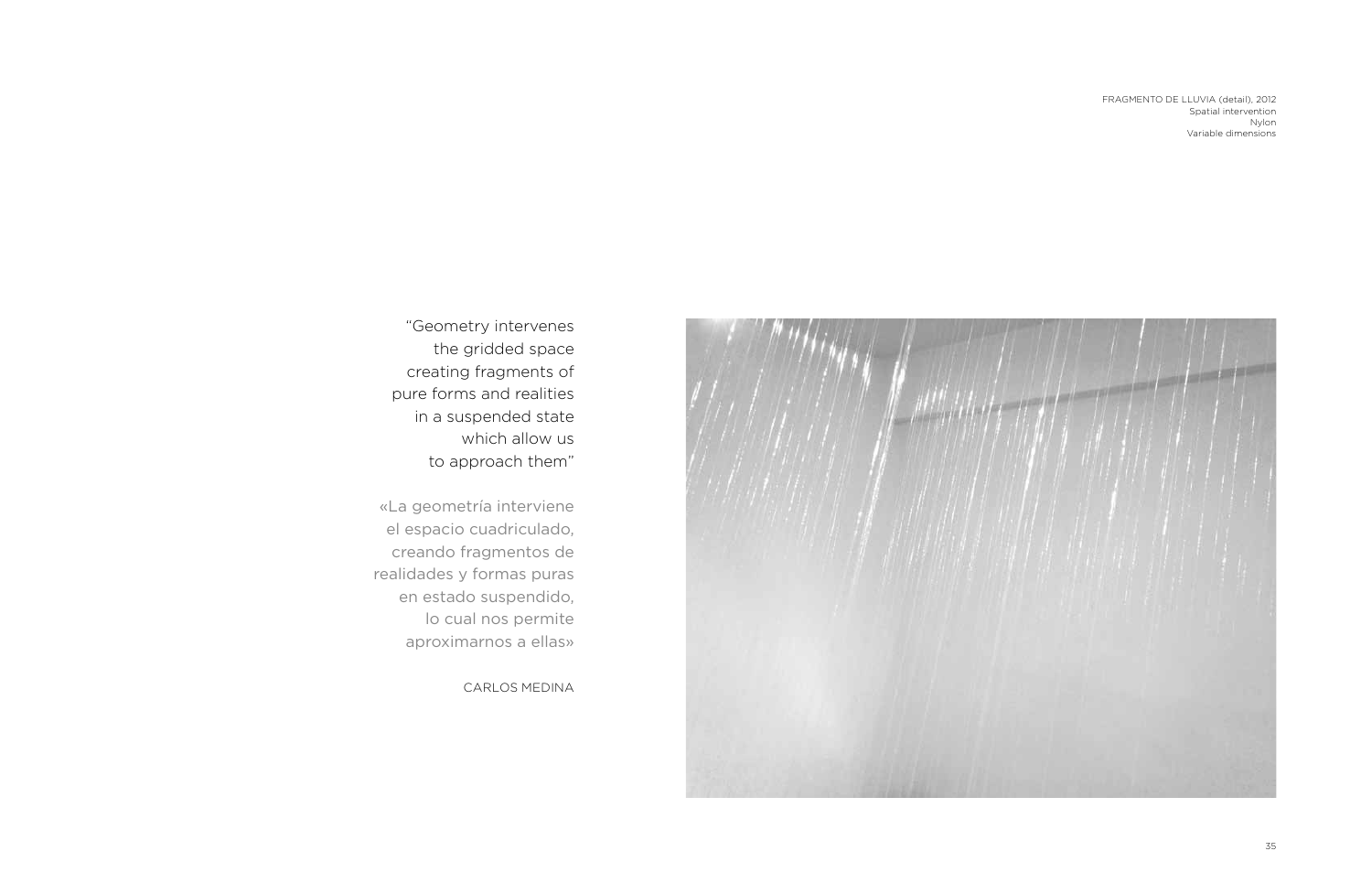ZAFRA II (detail), 2016 Spatial intervention Black acrylic paint and nylon Variable dimensions

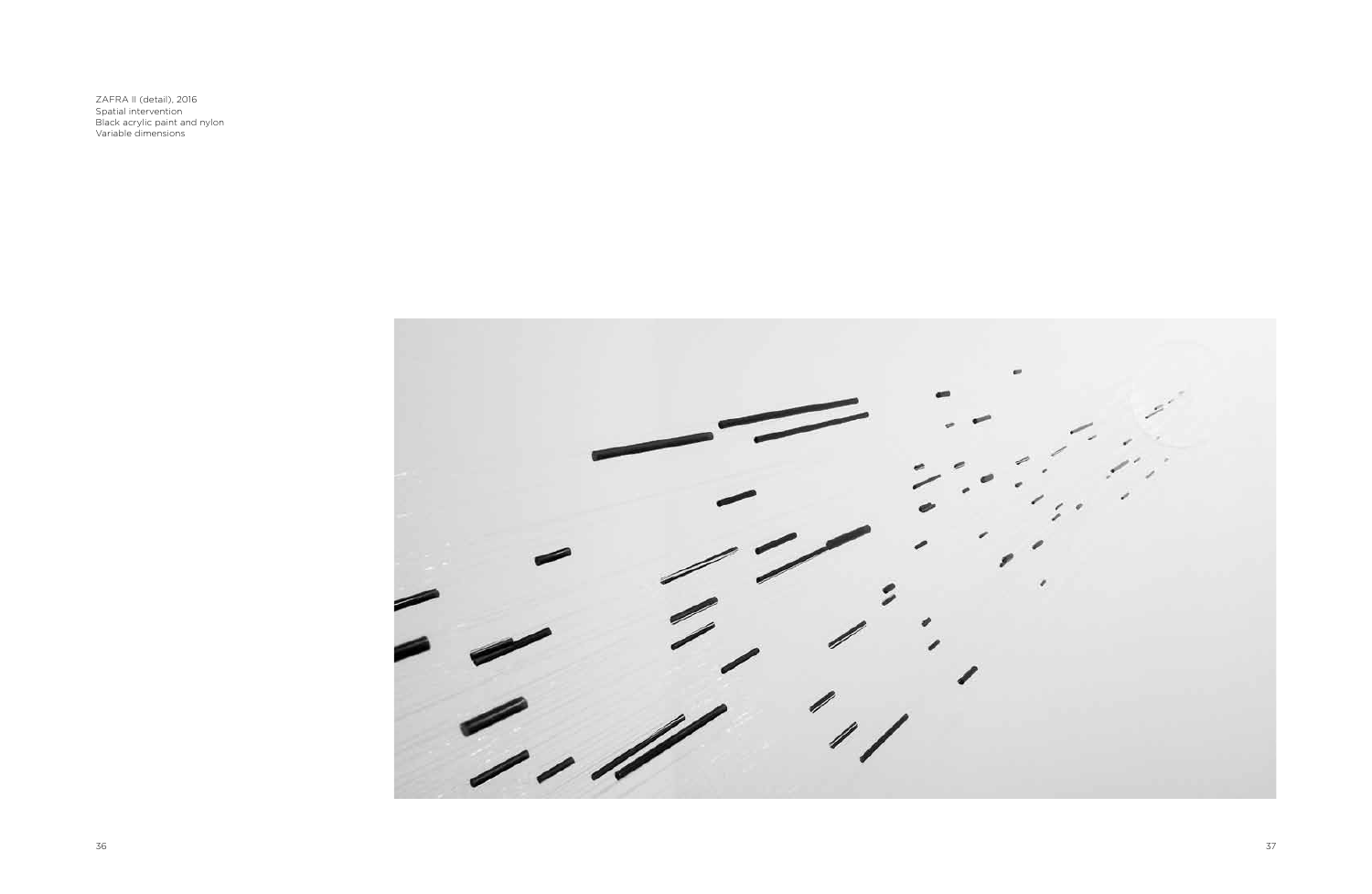

# "The natural evolution of sculpture and painting aims toward the immaterial"

«La evolución natural de la escultura y la pintura se orienta hacia lo inmaterial»

CARLOS MEDINA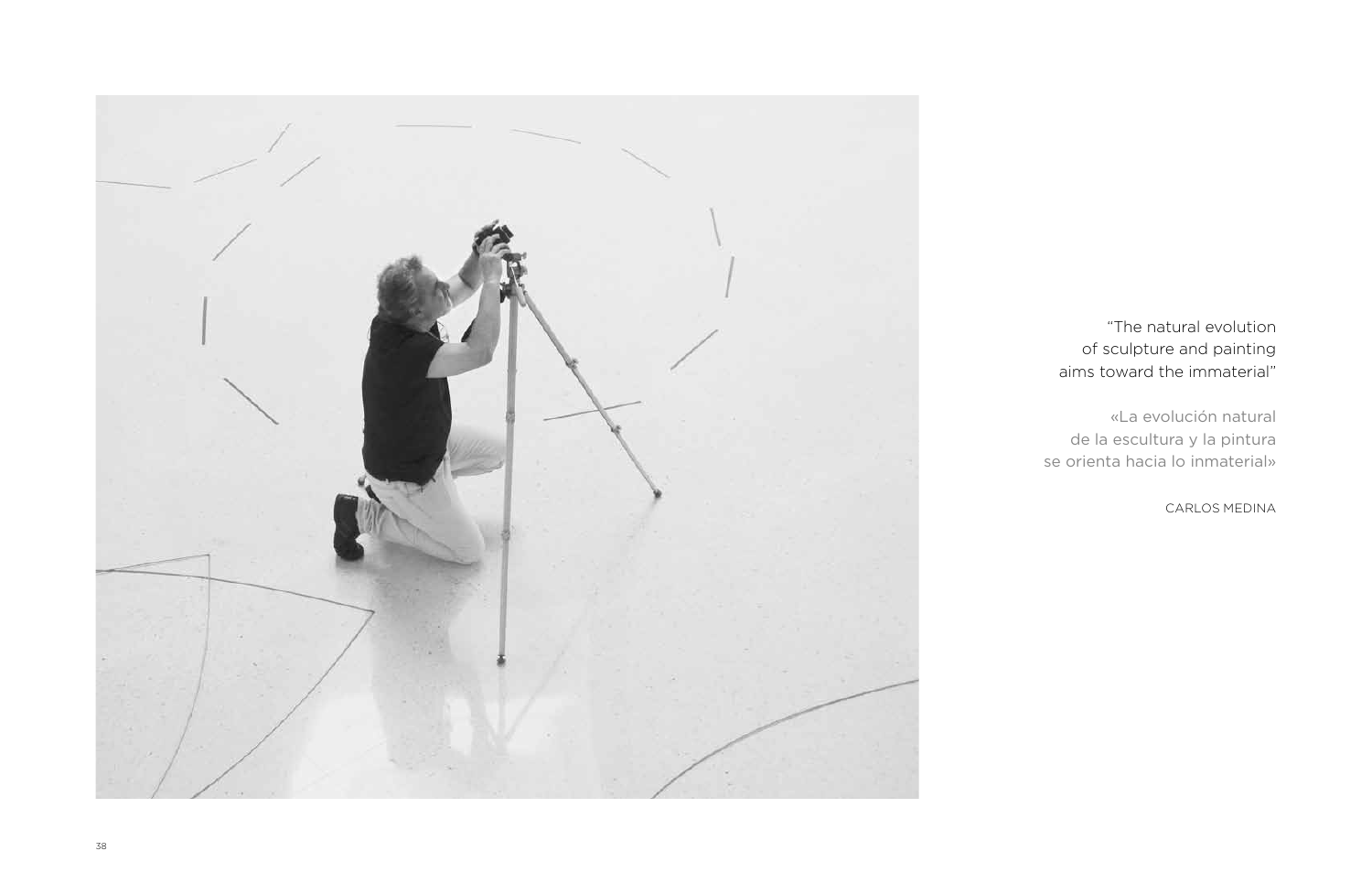Born in Barquisimeto, Venezuela, in 1953. Living and working in Caracas and Paris. In 1971 he enters the Cristobal Rojas School of Pictorial and Applied Arts of Caracas, celebrating the end of his academic studies in 1975 with an individual exhibition of iron and stone sculptures under the title Spatial geometric abstractions presented by the Museum of Contemporary Art of Caracas, an effort which proved to be premonitory of the artistic and aesthetic development of his sculpture. The same year he earns the Sculpture Prize in the 4th National Salon of Young Artists organized by the National Institute of Culture and Fine Arts (INCIBA). In 1977 he travels to Italy and settles down in Carrara with scholarships successively granted by the Italian government and, in a second term, by Fundarte, Caracas. This period is characterized by the exploration of new materials, the practice of advanced techniques of carving and lathing, and the study of the latest conceptualizations on tri-dimensional work. He works in Carlos Andrei's atelier, in Gonari Marmi's industrial workshop, and takes different courses in the Academy of Fine Arts in Carrara, as well as bronze sculpture seminars in Pietrasanta's Fonderia Mariani.

In 1984 he returns to Caracas and retakes urban-scale iron and steel sculptures. His work has changed with time, but it remains focused on geometric and organic abstraction, going from volumetric to spatial concerns, from the material to the essential, a leading concept in his work to this day. Throughout his artistic trajectory he has presented numerous individual exhibitions and participated in important collective samples, among which are noteworthy the sculpture international symposia celebrated in Ostende, Belgium (1980) and Lindabrunn, Austria (1981); the *Forma viva* in Kostanjevika, Yugoslavia (1982) and the *Iberoamericano de Escultura*, Santiago, Chile (1992); the *American Sculpture Contest*,

## CARLOS MEDINA



Chaco, Argentina (1993); the *2nd International Sculptors Triennial*, Chaco, Argentina (1994); *2nd Steel Symposium*, Culiacán, Mexico (1995); *Wood Symposium*, Alajuela, Costa Rica and Valdivia, Chile (1996); *11th International Wood Sculpture Symposium*, Kemijärvi, Finland (1997); *1st Stone Symposium*, Zacatecas, Mexico (1998); *2nd Steel Symposium*, Chetumal, Quintana Roo, Mexico (2003); *4th Wood Symposium*, Guadalajara, México (2005); *3rd Granite Symposium*, Yeongwol, South Korea, and *1st Colloquium on International Sculpture Symposia*, Guadalajara, Mexico (2006); *1st Sculpture Biennial*, Guadalajara, Mexico, where he is awarded an Honor Mention (2008); *Essential Atelier*, Museo de las Artes, Universidad de Guadalajara, Mexico (2012). Between 1975 and 2013 Carlos Medina's exhibitions have reflected the intense pace of his daily work at his atelier. Museums and private galleries in Venezuela, Latin America, Europe and the United States have hosted his work both with enthusiasm and interest. Among many awards and prizes granted to him it is worth mentioning *INCIBA's National Salon of Young Artists*, Caracas (1975 and 1981); Single Acquisition Prize, Conac (1981); Sculpture Prize, *2nd Fondene Art Salon*, Nueva Esparta (1976); Painting Prize, *1st Young Artists International Biennial*, Viareggio, and Carrara City Prize, Italy (1978); *Sculpture National Biennial*, Francisco Narváez Museum of Contemporary Art (1982, 1991); International Association of Art Critics, AICA, Venezuelan Chapter (1984); Arturo Michelena Salon Prize, Valencia Athenaeum, Carabobo (1986, 1987, 1992), which grants him its Grand Prix in 1993; 1st Guiana Art Biennial Prize, Jesús Soto Museum of Modern Art, Ciudad Bolívar (1986); Prize for Sculpture, *17th National Art Salon of Aragua*, Maracay (1992, 2002); Prize to Sculptors, *1st American Sculpture Contest*, Resistencia, Argentina (1993); Ministry of Education and Culture Prize, *1st Andean Sculpture Biennial*, Museum of Modern Art of Cuenca, Ecuador (2002); Special Mention, *Exxon Mobil Salon*, Gallery of National Art, Caracas (2003); Honor Mention, *1st Sculpture Biennia*l, Guadalajara, México (2008); Illustrious Guest and Keys to the City, Resistencia, Argentina. Sculpture Prize, AVAP (2014).

He is currently carrying on with passionate tenacity and showing it in important art spaces.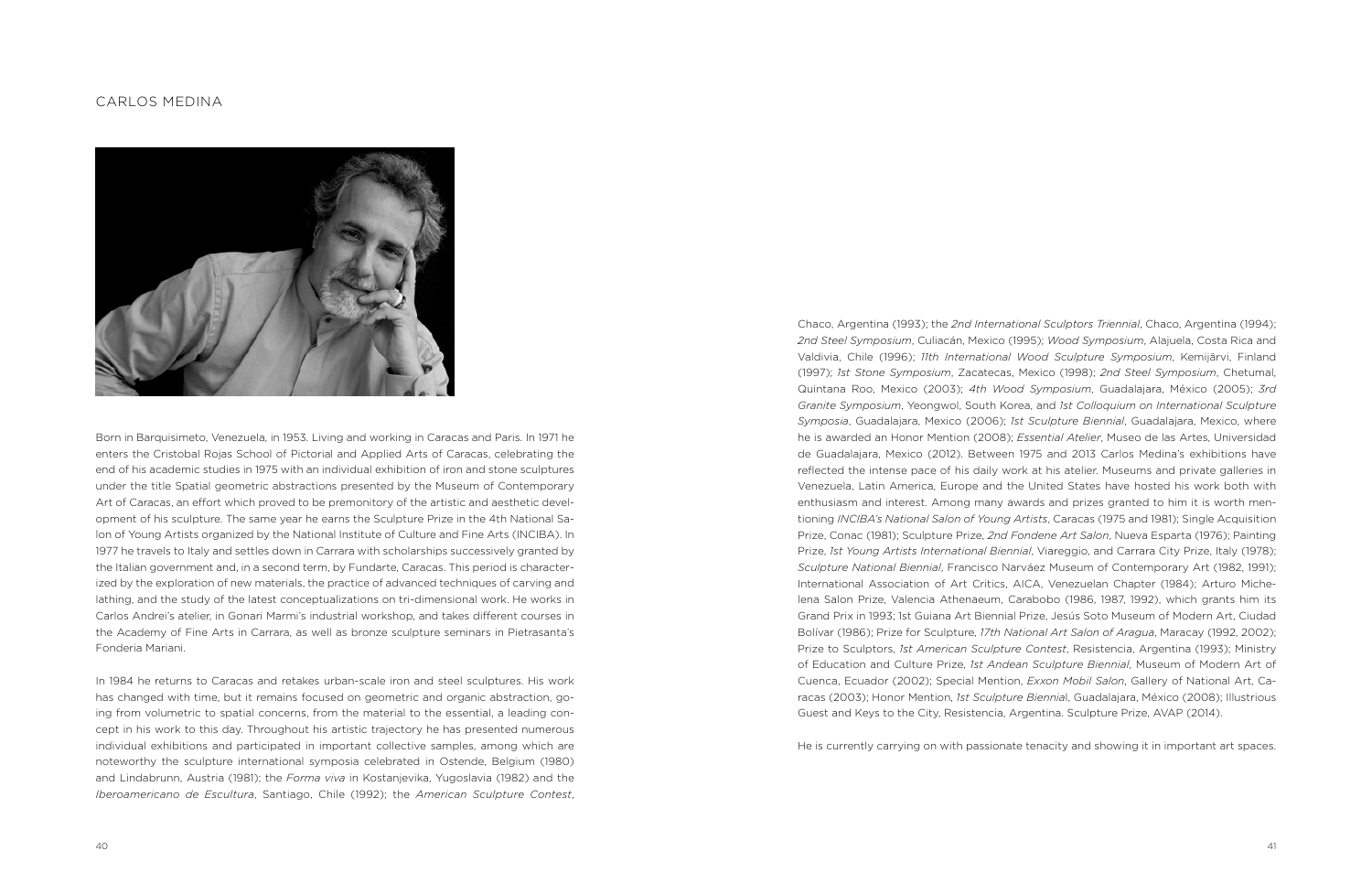*Bienal de Escultura*, Guadalajara, México, donde obtiene Mención de Honor (2008); *Taller esencial*, Museo de las Artes, Universidad de Guadalajara, México (2012). Entre 1975 y 2013 las exposiciones de Carlos Medina se han mantenido al intenso ritmo de su trabajo diario en el taller. Instituciones museísticas y galerías privadas de Venezuela, Latinoamérica, Europa y Estados Unidos han recibido su obra con interés y entusiasmo. Entre las distinciones y premios de los que ha sido objeto se mencionan el *Salón Nacional de Jóvenes Artistas del INCIBA*, Caracas (1975 y 1981); Premio Único de Adquisición Conac (1981); Premio Escultura, *II Salón de Arte Fondene*, estado Nueva Esparta (1976); Premio Pintura, *I Bienal Internacional Jóvenes Artistas*, Viareggio, y Premio Ciudad de Carrara, Italia (1978); *Bienal Nacional de Escultura*, Museo de Arte Contemporáneo Francisco Narváez (1982, 1991); Premio Asociación Internacional de Críticos de Arte, AICA, Capítulo Venezuela (1984); Premio Salón Arturo Michelena, Ateneo de Valencia, estado Carabobo (1986, 1987, 1992), donde obtiene el Gran Premio en 1993; Premio I Bienal de Arte de Guayana, Museo de Arte Moderno Jesús Soto, Ciudad Bolívar (1986); Premio para Escultura, *XVII Salón Nacional de Arte Aragua*, Maracay (1992, 2002); Premio de los Escultores, *I Concurso Americano de Escultura, Resistencia*, Argentina (1993); Premio Ministerio de Educación y Cultura, *I Bienal Andina de Escultura*, Museo de Arte Moderno de Cuenca, Ecuador (2002); Mención Especial, *Salón Exxon Móvil*, Galería de Arte Nacional, Caracas (2003); Mención de Honor, *I Bienal de Escultura*, Guadalajara, México (2008); Invitado Ilustre & Llaves de la Ciudad, Resistencia, Argentina. Premio de Escultura, AVAP (2014).

Actualmente continúa trabajando con apasionante tenacidad y exhibiendo en importantes

espacios de arte.

Nace en Barquisimeto, Venezuela, en 1953. Vive y trabaja entre Caracas y París. En 1971 ingresa a la Escuela de Artes Plásticas y Aplicadas Cristóbal Rojas de Caracas y en 1975 celebra el final de sus estudios académicos con una exposición individual de esculturas en hierro y piedra bajo el título *Abstracciones geométricas espaciales* que se presenta en el Museo de Arte Contemporáneo de Caracas, la cual resulta premonitoria de lo que sería el futuro desarrollo artístico y estético de su escultura. Ese mismo año recibe el Premio Escultura en el *IV Salón Nacional de Jóvenes Artistas* organizado por el Instituto Nacional de Cultura y Bellas Artes de Caracas (INCIBA). En 1977 viaja a Italia y se instala en Carrara becado en principio por el gobierno italiano y en un segundo período por Fundarte, Caracas. Esta etapa se caracteriza por la exploración de nuevos materiales, la práctica de técnicas superiores sobre tallado y torneado, así como el estudio de novedosas conceptualizaciones en torno a la obra tridimensional. Trabaja en el taller de Carlos Andrei, en el taller industrial Gonari Marmi y realiza varios cursos en la Academia de Bellas Artes de Carrara y escultura en bronce en la Fonderia Mariani de Pietrasanta.

En 1984 regresa a Caracas y retoma la escultura en hierro y acero para producción a escala urbana. Con el paso del tiempo su obra manifiesta cambios, pero siempre focalizada en la abstracción geométrica y orgánica, pasando de la volumetría a la espacialidad, de lo material a lo esencial, concepto que ha dirigido su trabajo hasta hoy. Durante su trayectoria como artista ha desarrollado numerosas exposiciones individuales y ha tomado parte en importantes colectivas dentro de las cuales son notorias los simposios internacionales de escultura celebrados en Ostende, Bélgica (1980) y Lindabrunn, Austria (1981); *Forma viva*, Kostanjevika, Yugoslavia (1982) e *Iberoamericano de Escultura*, Santiago, Chile (1992); *Concurso Americano de Escultura*, Chaco, Argentina (1993); *II Trienal Internacional de Escultores*, Chaco, Argentina (1994); *II Simposio en Acero*, Culiacán, México (1995); *Simposio en Madera*, Alajuela, Costa Rica y Valdivia, Chile (1996); *11º Simposio Internacional de Escultura en Madera*, Kemijärvi, Finlandia (1997); *I Simposio en Piedra*, Zacatecas, México (1998); *II Simposio en Acero*, Chetumal, Quintana Roo, México (2003); *IV Simposio en Madera*, Guadalajara, México (2005); *III Simposio en Granito*, Yeongwol, Corea del Sur, y *I Coloquio sobre Simposios Internacionales de Escultura*, Guadalajara, México (2006); *I*